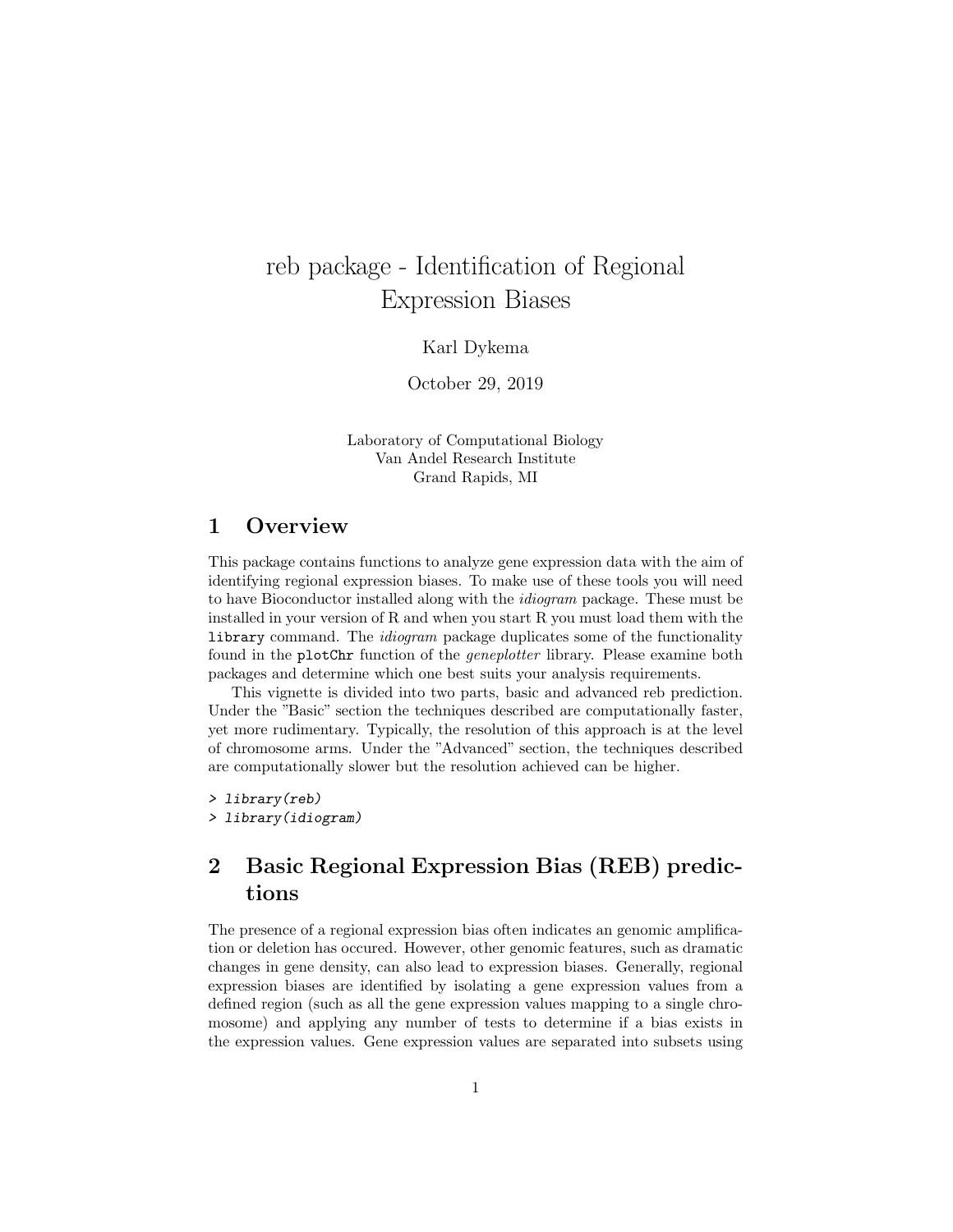a chromLocation object. The chromLocation object can be built using the buildChromLocation function or the buildChromMap function. The build-ChromLocation function is typically used to subset the gene expression data based on whole chromosomes, while the builChromMap function can be used to subset the gene expression data into regions corresponding to cytogenetic bands. For example, buildChromMap can be used to produce a 'chromLocation' object composed of the genes that populate human chromosome 1p and chromosome 1q.

summarizeByRegion is most straightforwardly used to identify regional gene expression biases when a test sample is compared to a biologically meaningful reference sample; data that is typically generated from two-color gene expression data but also can be generated from one-color expression data. The gene expression values from each of these regions are extracted from the exprSet and a summary statistic is computed for each region. A number of simple tests (t.test,etc) can be used to determine if a genomic region contains a disproportionate number of positive or negative log transformed gene expression ratios.

If multiple clones map to the same genomic locus the aggregate.by.loc argument can be used to replace multiple overlapping values with a single representative value. For example, if 50 copies of the actin gene are on a particular array and actin changes expression under a given condition, it may appear as though a regional expression bias exists as 50 values in a small region change expression. Using the aggregate.by.loc argument can partially correct this situtation.

The mcr.eset is a two-color gene expression exprSet object with cytogenetically complex (MCR) and normal control (MNC) samples that were profiled against a pooled-cell line reference. For specifics, see PMID: 15377468

Please note that we are summarizing this data by chromosome. The function buildChromMap can be used to build a chromLocation object where the gene expression values can separated by more refined cytogenetic mapping information, for example by chromosome arm (1p,1q, 2p, 2q, etc) or chromosome band (1p1, 1p2, 1p3). Hs.arm and Hs.cytoband are data structures that contain chromosome arm and band information for the human genome and are included in this package and idiogram, respectively.

For example: "affy.arms <- buildChromMap("hgu133plus2",Hs.arms)"

```
> data(mcr.eset)
> data(idiogramExample)
> ref.ix <- grep("MNC",colnames(mcr.eset@exprs))
> mcr.sum <- summarizeByRegion(mcr.eset@exprs,vai.chr,ref=ref.ix)
Creating ratios...
Testing 1
Testing 2
Testing 3
Testing 4
Testing 5
```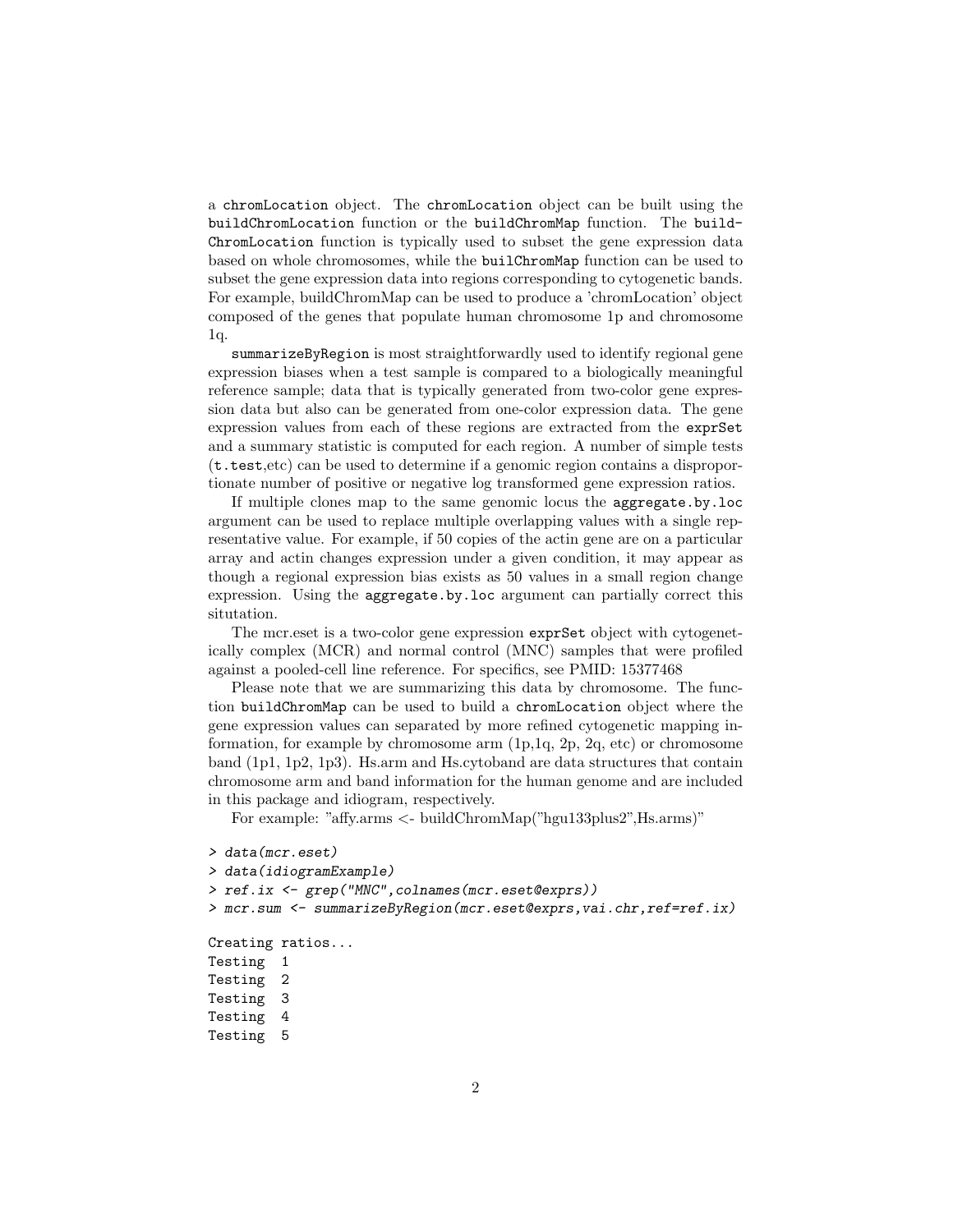| Testing | 6  |
|---------|----|
| Testing | 7  |
| Testing | 8  |
| Testing | 9  |
| Testing | 10 |
| Testing | 11 |
| Testing | 12 |
| Testing | 13 |
| Testing | 14 |
| Testing | 15 |
| Testing | 16 |
| Testing | 17 |
| Testing | 18 |
| Testing | 19 |
| Testing | 20 |
| Testing | 21 |
| Testing | 22 |
| Testing | χ  |
| Testing | Y  |

For one-color data (or more complex two-color data), the ref argument in the summarizeByRegion can be used to specify which sample(s) should be used as the reference sample(s).

### 2.1 Displaying basic reb predictions

regmap or heatmap can used to display the results of a summarizeByRegion call. regmap is a simple wrapper around the image function to display genome region summary statistics. It includes a scale argument that is a two-element vector which provides a floor and ceiling for the matrix and allows a crude scale bar to be included on the lower potion of the graph. The regmap includes a default redwhite-blue color scheme called .rwb. For other colors consider using the *gtools* colorpanel function (ex. "regmap(m,col=colorpanel(30,"blue","white","red"))") or other color schemes (ex. topo.colors).

```
> complex.ix <-grep("MCR",colnames(mcr.eset@exprs))
> regmap(mcr.sum[,complex.ix],col=.rwb,scale=c(-3,3))
```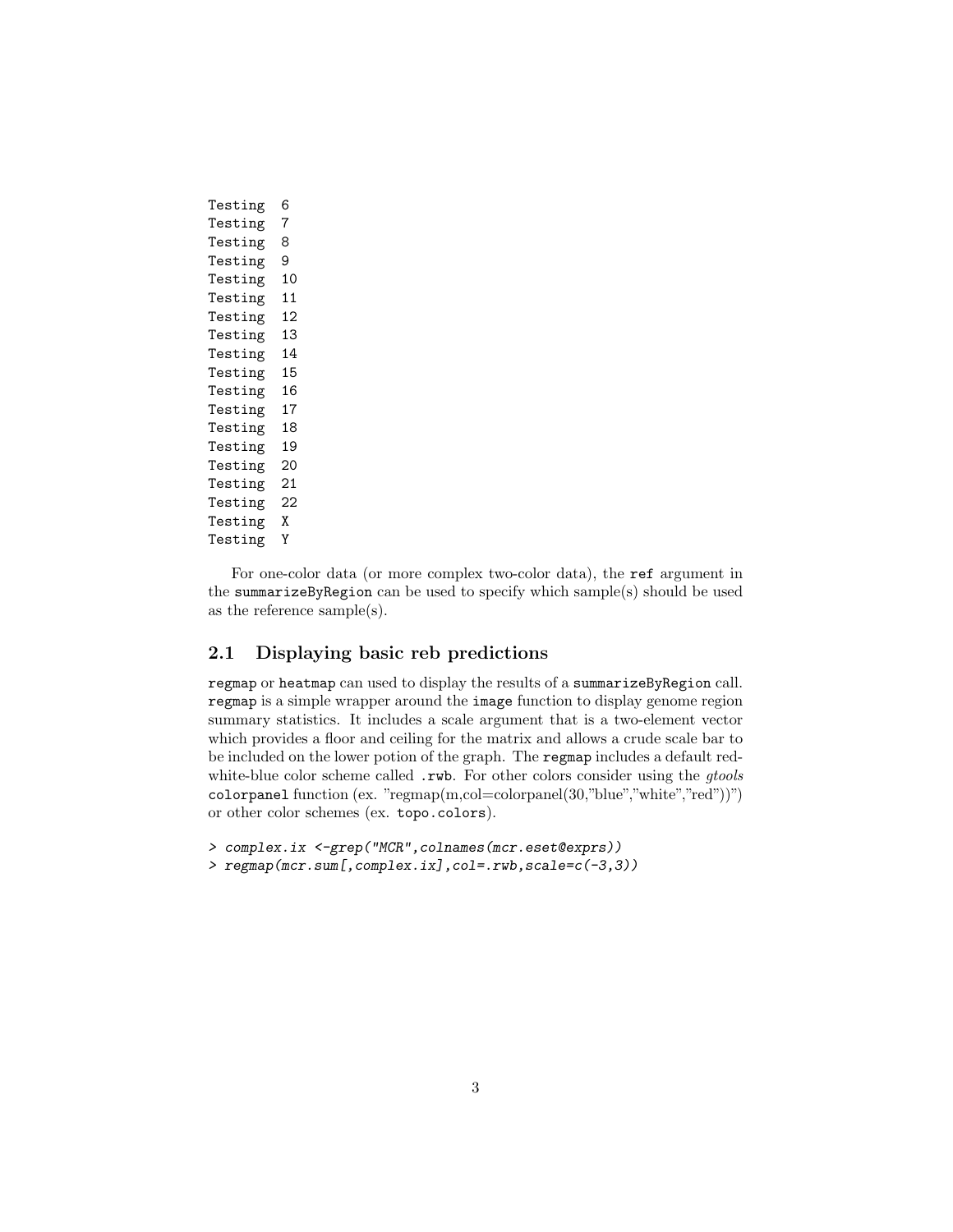

Notice the diminished expression present in all the samples in the region of chromosome 5.

,

## 3 Advanced reb prediction

The function smoothByRegion (or reb) allows the user to smooth the gene expression data using a subset of smoothing functions. Visualization of the resultant gene expression data can also be a useful way to identify regional expression biases. The default smoothing function is a multiple span moving binomial test. Emperically, we have found that this test identifies regional expression biases quite well. Other functions such as supsmu and lowess can also be used.

#### > mcr.cset <- smoothByRegion(mcr.eset@exprs, vai.chr, ref=ref.ix)

#### Creating ratios...

The smoothByRegion returns an exprSet object that contains the smoothed gene expression data. The smoothed gene expression data can be plotted using the idiogram package. Please note that in an effort to make this vignette of a reasonable size, we have not used the midiogram function. In this situation it could be used like this: midiogram(mcr.cset@exprs[,complex.ix],vai.chr,method="i",col=.rwb)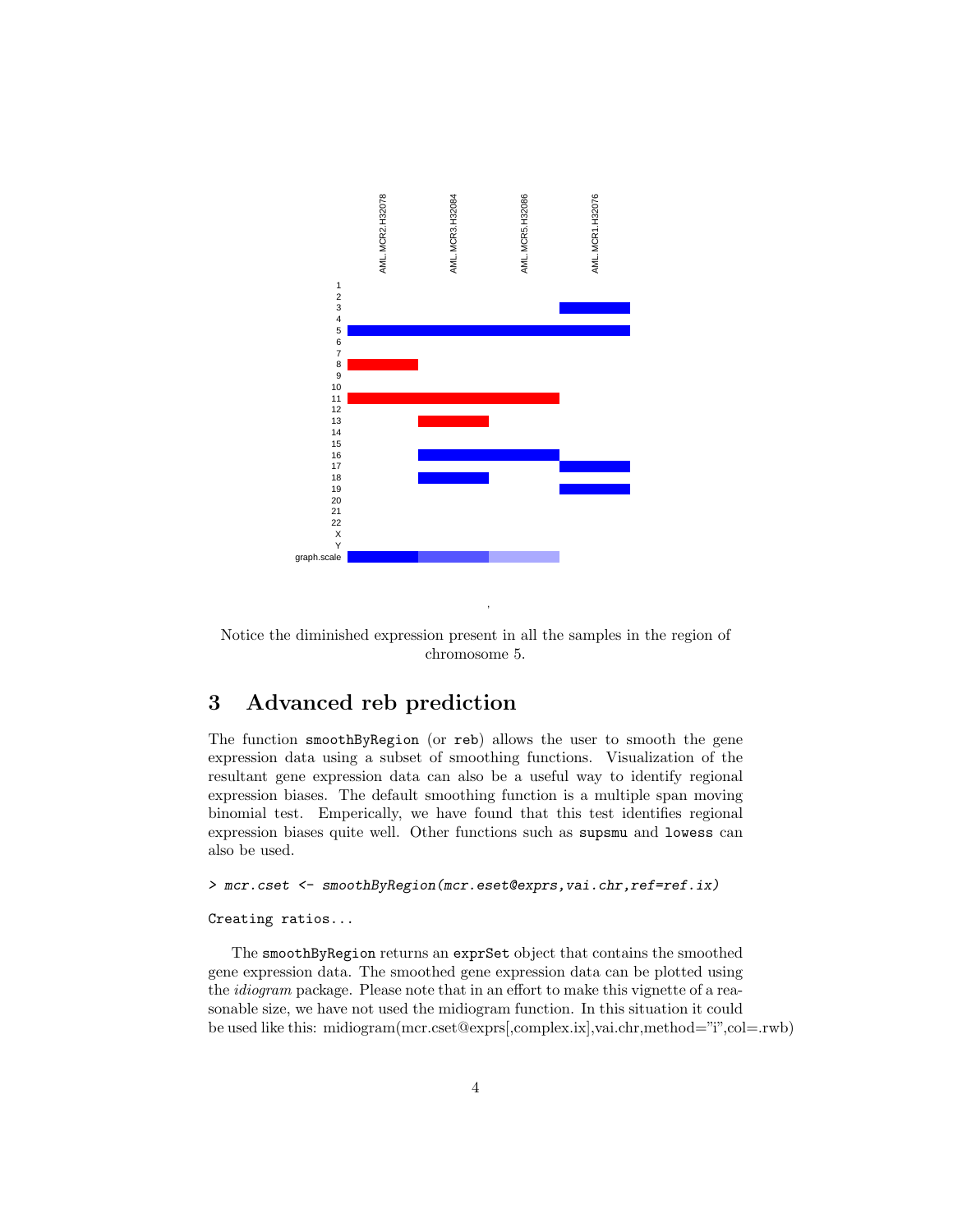Also note that we are using an empirically derived mask of 1.96 when plotting this data. This not only filters out possible noise, but makes the image files smaller for this vignette.

> data <- mcr.cset[,complex.ix] > data[abs(data) < 1.96] <- NA > op <- par(no.readonly=TRUE) > layout(rbind(c(1,2),c(3,4)))  $>$  for(i\_ in  $\,c(\,''2\,'',\,''5\,'',\,''11\,'',\,''6\,'')\,)$ + idiogram(data,vai.chr,method="i",col=.rwb,dlim=c(-4,4),chr=i) > par(op)



A closer look at a single chromosome in the samples with complex karyotypes. Notice that the region of diminished expression that is consistant across all of the samples.

- > idiogram(mcr.cset[,complex.ix],vai.chr,
- + method="m", chr=5, dlim=c(-5, 5), type="1", lty=1)